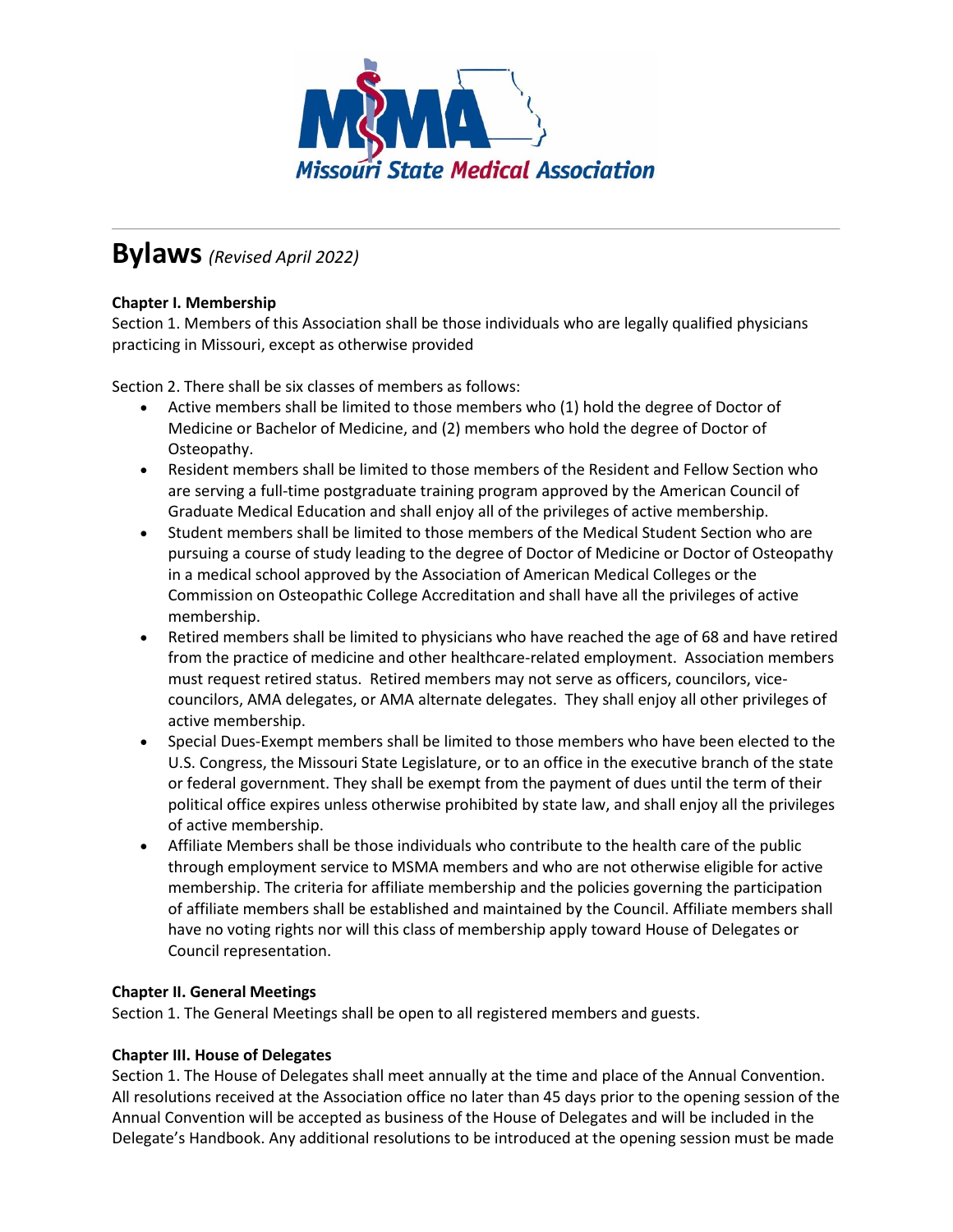available to each member of the House of Delegates at least 24 hours before the opening session. These will be accepted as business of the House at the opening session and will be referred to an appropriate Reference Committee. Resolutions introduced at the opening session, but which did not meet the 24 hour deadline, will be referred to a Reference Committee only if approved by two-thirds of the Delegates voting. Sufficient copies of the resolution, printed in standardized format, must be supplied by the individual or society introducing the resolution. At the discretion of the Speaker, these conditions would not apply for resolutions of good wishes, condolences, congratulations, and others of a personal nature.

Section 2. Delegates to the House of Delegates shall be allotted according to the following formula:

(a). Each district shall be represented by one Delegate for each 10 full paid members or fraction thereof in the Association that reside or practice in that district as of August 31 of the previous year.

(b). All Past Presidents of the Association, the Speaker and Vice Speaker, and the deans of each medical school located in Missouri who are members of the Missouri State Medical Association shall serve as Delegates-at-Large.

(c). Only Delegates have the privilege of the floor at meetings of the House of Delegates. However, any Delegate may request the privilege of the floor for any other individual, which privilege may be granted or denied by the Speaker, subject to approval or disapproval by a majority vote of the House of Delegates.

Section 3. Each medical school component society shall be entitled to send each year two Delegates, elected by the component society, to represent the Medical Student Section in the House of Delegates at the Annual Convention. Each Delegate shall be a member in good standing with this Association and the component society. Such student Delegates shall enjoy all the rights and privileges of all other Delegates.

Section 4. The Resident and Fellow Section shall be entitled to send each year six Delegates elected by the Section to the House of Delegates at the Annual Convention. Each Delegate shall be a member in good standing with this Association. Such resident Delegates shall enjoy all rights and privileges of all other Delegates.

Section 5. The Organized Medical Staff Section shall be entitled to send each year two Delegates elected by the Section to the House of Delegates at the Annual Convention. Each Delegate shall be a member in good standing with this Association and the Section. Such Delegates shall enjoy all rights and privileges of all other Delegates.

Section 6. The International Medical Graduate Section shall be entitled to send each year two Delegates elected by the Section to the House of Delegates at the Annual Convention. Each Delegate shall be a member in good standing with this Association and the Section. Such Delegates shall enjoy all the rights and privileges of all other Delegates.

Section 7. The Young Physician Section shall be entitled to send each year two Delegates elected by the Section to the House of Delegates at the Annual Convention. Each Delegate shall be a member in good standing with this Association and the Section. Such Delegates shall enjoy all the rights and privileges of all other Delegates.

Section 8. The Women Physicians Section shall be entitled to send each year two Delegates elected by the Section to the House of Delegates at the Annual Convention. Each Delegate shall be a member in good standing with this Association and the Section. Such Delegates shall enjoy all the rights and privileges of all other Delegates.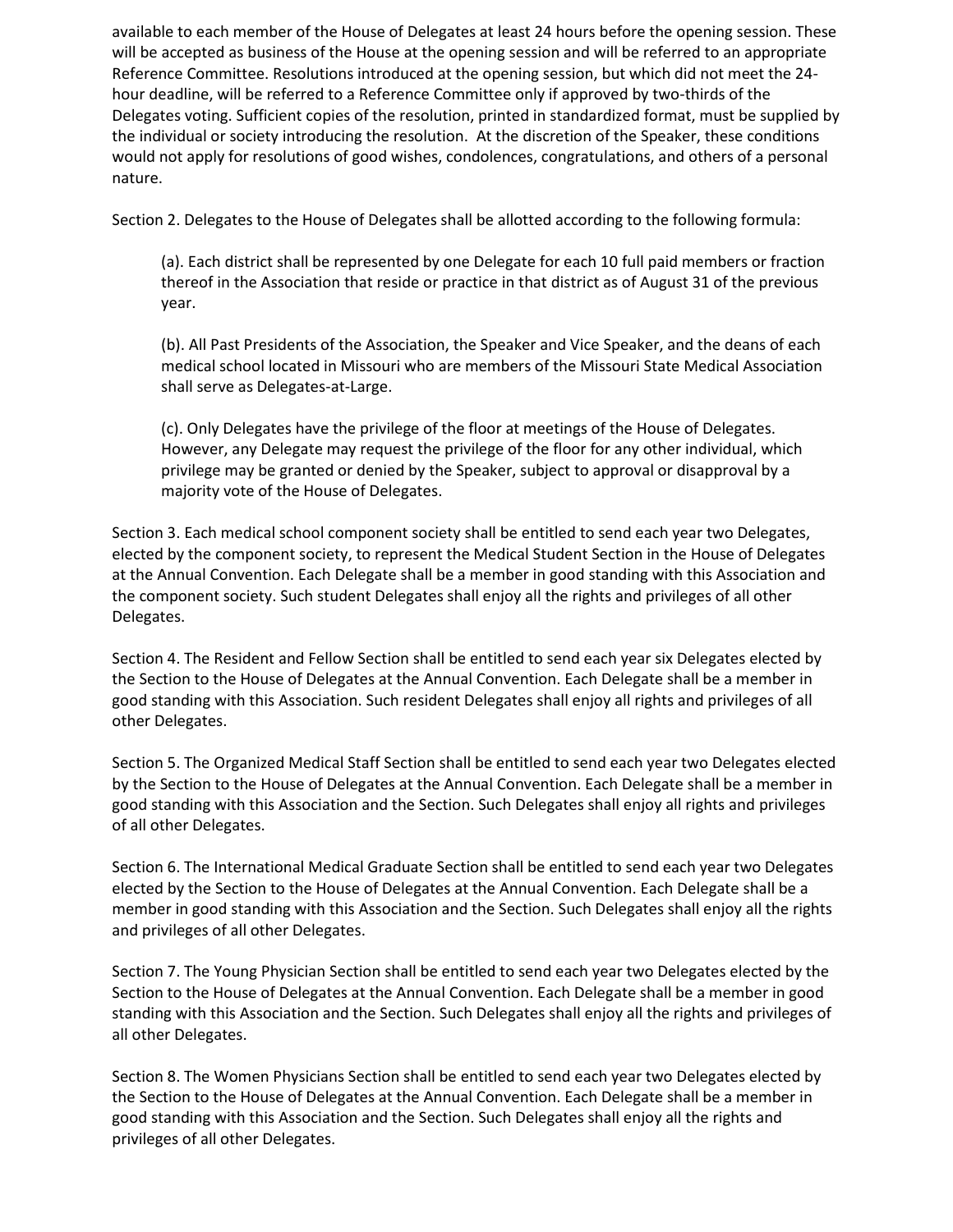Section 9. Twenty percent of the total delegate slots available in any given year shall constitute a quorum of the House of Delegates. All meetings of the House of Delegates shall be open to members of the Association. All delegates shall be members of the Association.

Section 10. From among members of the House of Delegates, the Speaker shall appoint reference committees to which reports and resolutions, on a majority vote of the House of Delegates, shall be referred.

The President shall appoint a Committee on Credentials.

Section 11. The House of Delegates shall elect Delegates and Alternate Delegates to the House of Delegates of the American Medical Association in accordance with the Constitution and Bylaws of that body. MSMA members may serve a maximum of eight years as an AMA Delegate; however, term limits are suspended while serving as a member of an AMA House of Delegates Council.

Section 12. The House of Delegates shall divide the state into Councilor Districts, specifying which counties each district shall include and, when the best interest of the Association and the profession will be promoted thereby, organize in each a district medical society of which all members of the district shall be members.

Section 13. The House of Delegates shall have authority to appoint committees for special purposes from among members of the Association who are not members of the House of Delegates. Such committees shall report to the House of Delegates and may be present and participate in the debate on their reports.

Section 14. The House of Delegates shall receive and act upon a complete detailed annual audit of receipts and expenses of the preceding year and a proposed budget for the current calendar year which shall have been prepared by the Council. These shall be published in the Journal.

Section 15. The general order of business of the House of Delegates shall be set by the Speaker with the approval of the House. At any session of the House of Delegates, the order of business may be changed by a two-thirds affirmative vote of the members present and voting.

### **Chapter IV. Election of Officers**

Section 1. The President, on the first day of the Annual Convention, shall select a Committee on Nominations consisting of sixteen Delegates, one from each Councilor District, one from the Medical Student Section, one from the Organized Medical Staff Section, one from the Resident and Fellow Section, one from the International Medical Graduate Section, one from the Women Physicians Section, and one from the Young Physician Section.

The Committee on Nominations shall determine that proposed candidates for office are qualified and willing to serve and shall report at the Second Session to the House of Delegates in the form of a ticket containing the names of one or more members for each of the Officers listed in Article VIII of the Constitution, which are to be filled at the Annual Convention, excepting the Secretary and Treasurer, who are elected by the Council from the general membership.

Section 2. All contested elections shall be by written ballot. A majority of the votes cast shall be necessary to elect. Delegates and Alternate Delegates for the American Medical Association shall be elected as follows: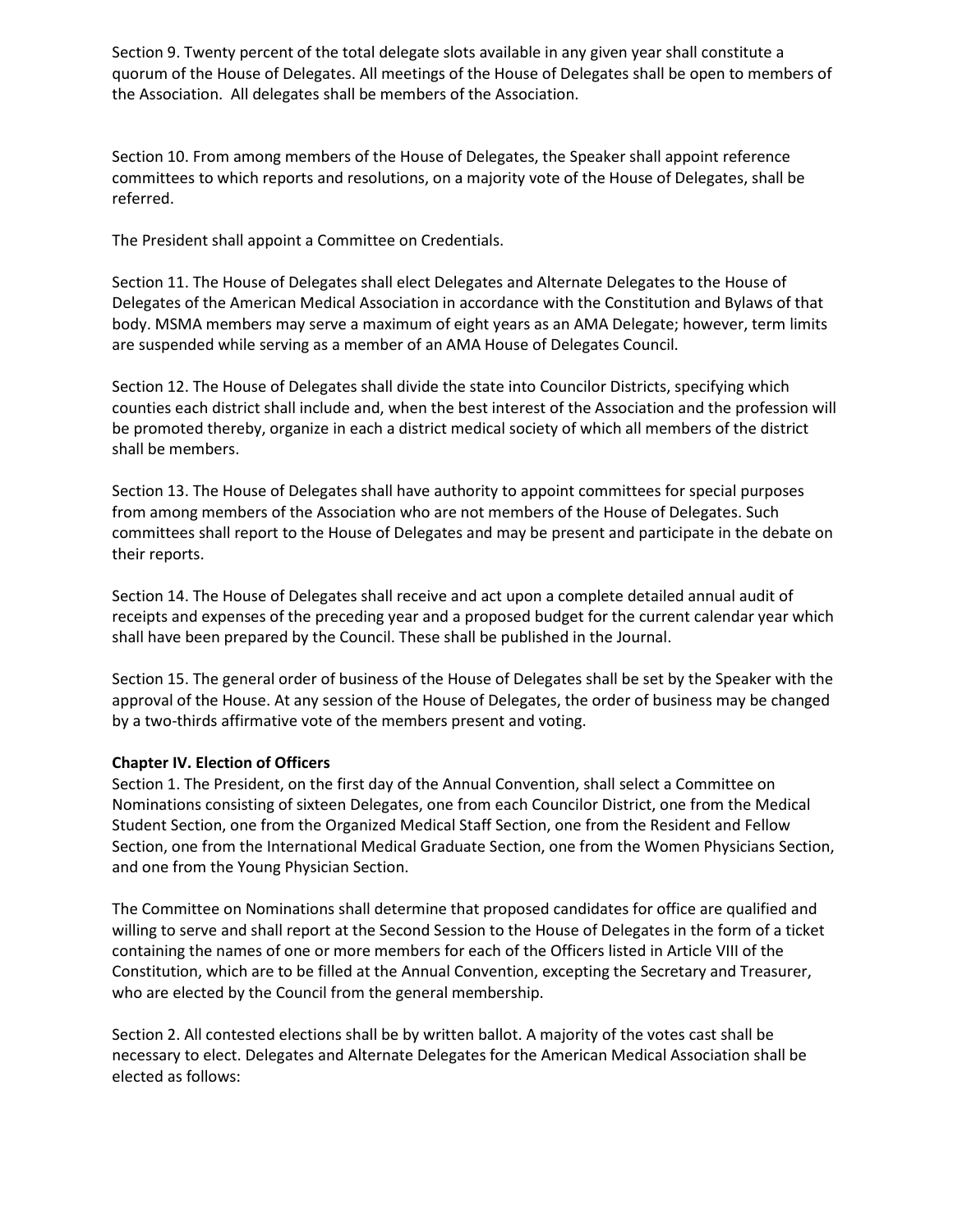- The Nominating Committee shall propose one or more candidates for each Delegate position for a full two-year term, one or more candidates for each Alternate Delegate position for a full twoyear term, and one or more names for each unexpired position.
- When a nomination for AMA Delegate term is contested, the AMA Delegates shall be elected by ballot. Each MSMA Delegate may have one vote for each Delegate to be elected and each vote shall be cast for a different nominee. A nominee is elected if he/she receives votes on the majority of the ballots cast, and has the highest number of votes cast for that position. If all vacancies for AMA Delegates are not filled on the first ballot, then subsequent ballots will be taken with the nominee receiving the fewest number of votes cast in each subsequent ballot dropping out of consideration on the next ballot and each MSMA Delegate casting one vote for each position in each subsequent ballot until one nominee for each position is elected.
- The election for AMA Alternate Delegates and an election to fill an unexpired term will be conducted in the same manner.
- In case no nominee for general Officers of the Association (see Article VIII, Constitution) receives a majority of the votes on the first ballot, the nominee receiving the lowest number of votes shall be dropped and a new ballot taken. This procedure shall be continued until one of the nominees receives a majority of all the votes cast, when that nominee shall be declared elected.

Section 3. Nothing in this chapter shall be construed to prevent additional nominations being made from the floor by members of the House of Delegates.

Section 4. Delegates present at the Annual Convention from Councilor Districts whose Councilor's and Vice Councilor's terms expire shall hold meetings on or before the morning of the last day of the Annual Convention and elect Councilor(s) and a Vice Councilor for their district for a term of two years. The names of the elected Councilor(s) and Vice Councilor shall be given on prescribed forms to the Secretary for presentation to the House of Delegates. Each candidate for Councilor or Vice Councilor must reside or practice in the district for which that candidate is elected.

Section 5. Each Councilor District shall be entitled to one Councilor for each 400 active, retired and resident members in that Councilor District as of December 31 of the preceding year. Each District shall be entitled to one Vice Councilor.

Section 6. Delegates from the Medical Student Section shall combine and elect one Councilor and one Vice Councilor. The duly elected Councilor and Vice Councilor from the medical student section shall serve on an annual renewable basis.

Section 7. Delegates from the Resident and Fellow Section shall combine and elect one Councilor and one Vice Councilor. The duly elected Councilor and Vice Councilor from the Resident and Fellow Section shall serve on an annual renewable basis.

Section 8. The Organized Medical Staff Section shall combine and elect one Councilor and one Vice Councilor. The duly elected Councilor and Vice Councilor from the Organized Medical Staff Section shall serve on an annual renewable basis.

Section 9. The International Medical Graduate Section shall combine and elect one Councilor and one Vice Councilor. The duly elected Councilor and Vice Councilor from the International Medical Graduate Section shall serve on a two-year renewable basis.

Section 10. The Young Physician Section shall combine and elect one Councilor and one Vice Councilor. The duly elected Councilor and Vice Councilor from the Young Physician Section shall serve on a twoyear renewable basis.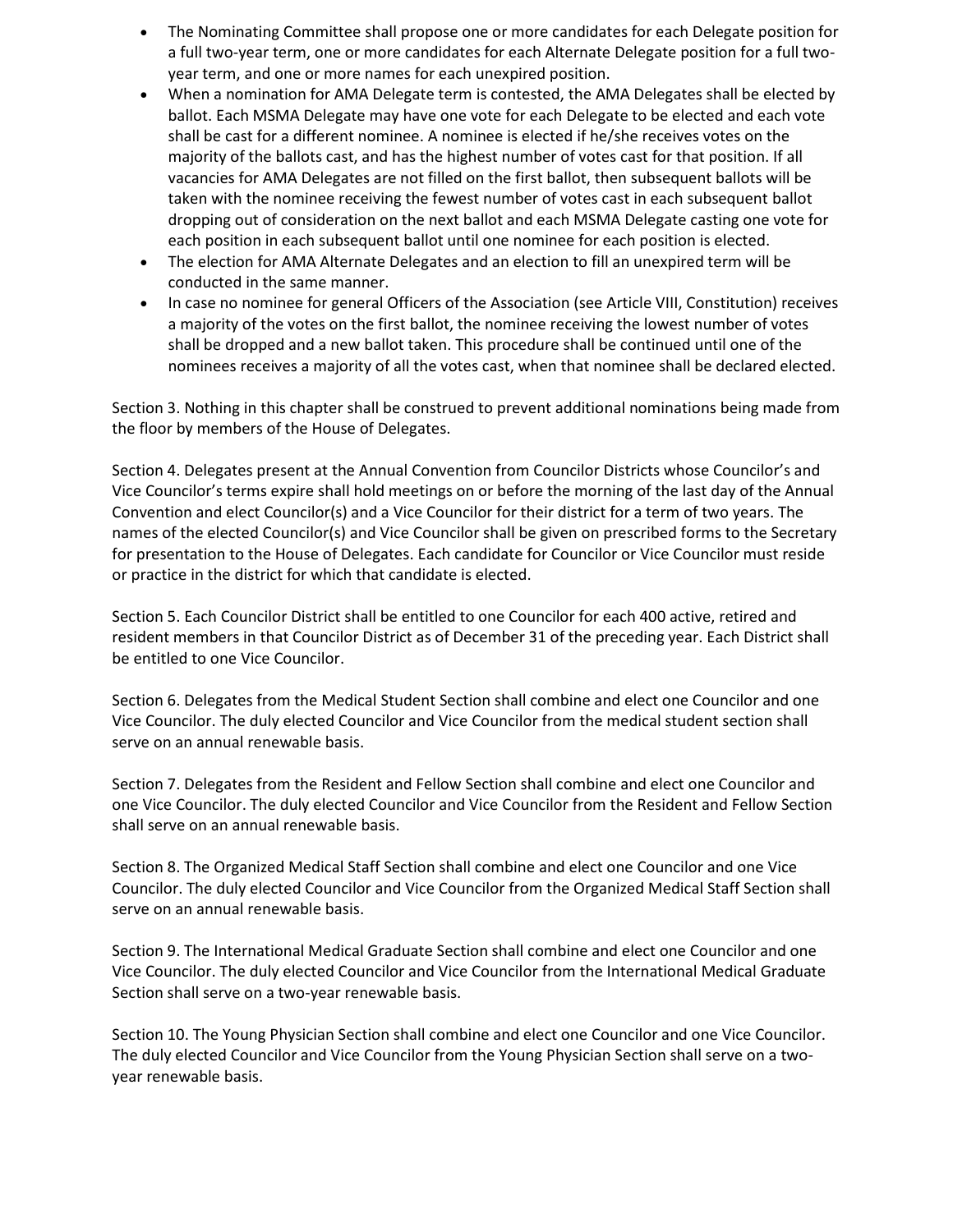Section 11. The Women Physicians Section shall combine and elect one Councilor and one Vice Councilor. The duly elected Councilor and Vice Councilor from the Women Physicians Section shall serve on a two-year renewable basis.

Section 12. The Speaker and Vice Speaker shall not serve more than three consecutive one-year terms.

Section 13. The Speaker shall appoint a parliamentarian to serve as such during the sessions of the House of Delegates at each Annual Convention and upon whom the Speaker may call before deciding points of order or procedure.

#### **Chapter V. Duties of Officers**

Section 1. The President, or a designated representative, shall preside at scientific sessions of the Association. The President shall preside at the House of Delegates in the absence of the Speaker or Vice Speaker and until their successors are elected. The President shall appoint all committees not otherwise provided for. The President shall deliver an annual address at such times as may be arranged and shall perform such other duties as custom or parliamentary usage requires. The President shall be the real head of the profession of the state and assist the Councilors in increasing local membership in the Association and in making their work more practical and useful.

Section 2. The President and the President-Elect shall be members of the Council and shall attend all meetings of the Council. The President-Elect shall assume the office of the President at the Annual Convention following the election to the position of President-Elect. Should the Office of President-Elect become vacant through death or otherwise, the Council may fill the vacancy by appointment until the next Annual Convention.

Section 3. The Vice Presidents shall assist the President in the discharge of presidential duties. Prior to the meeting of the Nominating Committee, the President-Elect shall recommend to the Nominating Committee the name of a member to serve as First Vice President. In the event of the death, resignation, or removal of the President, the First Vice President shall serve as President for the unexpired term.

Section 4. The Treasurer shall demand and receive all funds due the Association, together with bequests and donations. Money shall be paid out of the treasury only on the written order of the President and Executive Vice President, the President and Treasurer, or the Treasurer and Executive Vice President. The Treasurer shall subject the accounts to such examination as the House of Delegates may order, and shall annually render an account of treasury actions and of the state of the funds in his/her hands.

Section 5. The Secretary shall attend the General Meeting of the Association and the sessions of the House of Delegates, and shall keep minutes of their respective proceedings in separate record books. He/She shall be Secretary of the Council and shall keep a record of its proceedings. The Secretary shall be the custodian of all record books and papers belonging to the Association, except such as properly belong to the Treasurer, and shall keep account of and promptly turn over to the Treasurer all funds of the Association that come into his/her hands. The Secretary shall provide for the registration of the members and Delegates at the Annual Convention. The Secretary shall conduct the official correspondence, notifying members of meetings, Officers of their election and committees of their appointment and duties. The Secretary shall employ such assistants as may be ordered by the Council and shall make an annual report to the House of Delegates.

#### **Chapter VI. Council**

Section 1. The Council shall meet during the Annual Convention and at such times as necessity may require, subject to the call of the Chair or on petition of three Councilors. It shall meet on the last day of the Annual Convention to organize. The Council shall elect a Chair and a Vice Chair for a term of one year. The Council shall, through its Chair, make an annual report to the House of Delegates.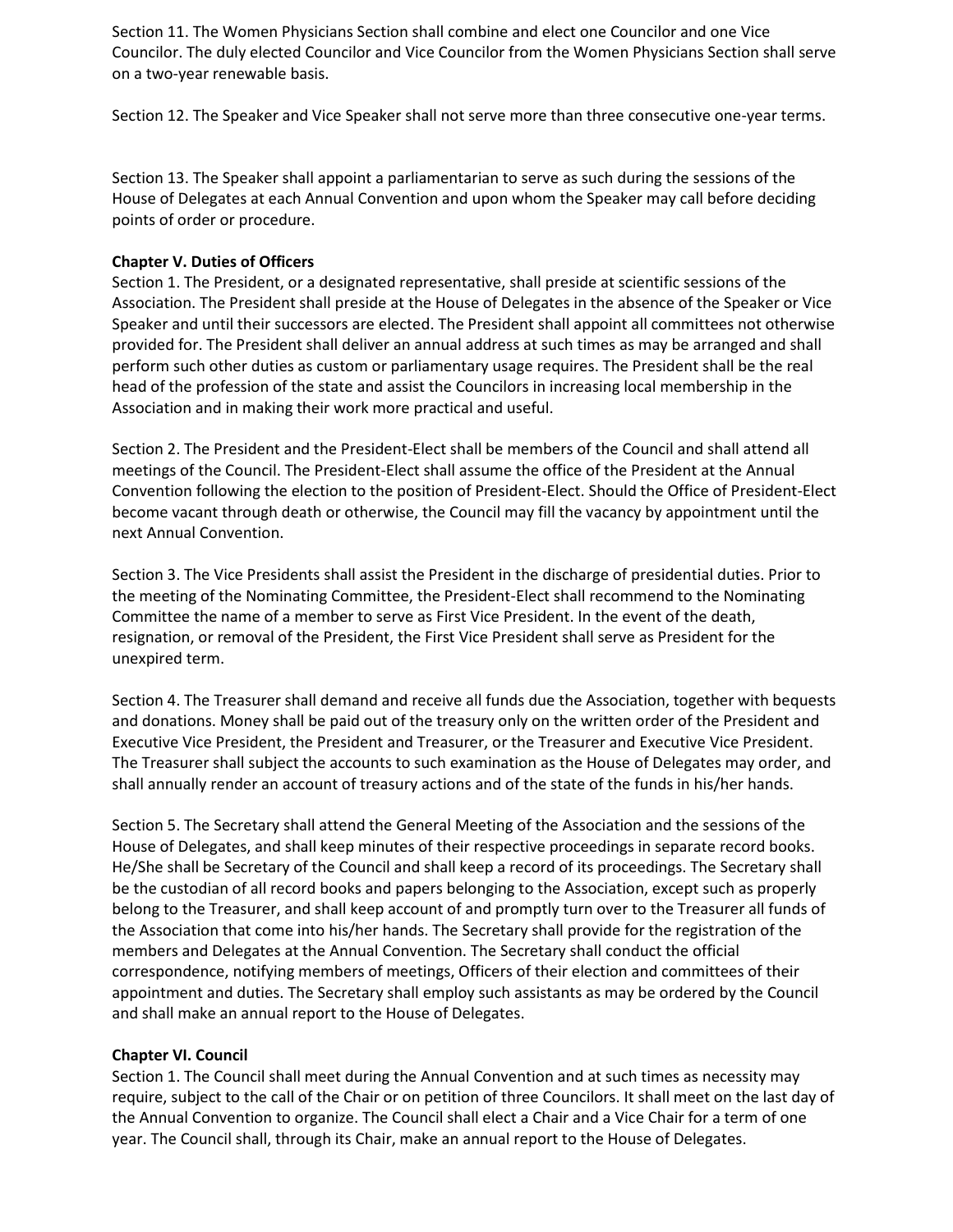Section 2. Each Councilor shall be organizer and liaison for his/her district. The Councilor shall inquire into the condition of the profession in the district. The Councilor shall make reports of the work and the condition of the profession in that district to the Council. No Councilor shall be eligible for the position of Delegate to the House of Delegates during his/her term of office as Councilor, nor shall a Councilor vote in the House of Delegates.

Section 3. The Council shall be the executive body of the Association and between the Annual Conventions shall exercise the power conferred on it by the House of Delegates under the Constitution and Bylaws.

Section 4. The Council shall provide for and supervise the issuance of all publications of the Association including proceedings, the transactions, and memoirs, and shall have authority to appoint an Editor and such assistants as it deems necessary. It shall prescribe the methods of accounting and through a committee of its members to be known as a Committee on Budget and Finance shall audit all accounts of this Association. The Council shall adopt an annual budget providing for the necessary expenses of the Association for the following calendar year. This budget shall be prepared and presented for consideration in the last quarter of each year by the Committee on Budget and Finance. The Council shall submit an annual report to the House of Delegates in accordance with Chapter III, Section 14.

Section 5. The Council shall by appointment fill any vacancy in office not otherwise provided for which may occur during the interval between Annual Conventions of the House of Delegates; the appointee shall serve until the successor has been elected and has qualified.

Section 6. The salaries of all employees of the Association shall be approved by the Council. The Council shall be empowered to elect an Executive Vice President and such other personnel as may be necessary, who need not be members of the Missouri State Medical Association, each of whom shall perform such duties as the Council may designate and receive such salary and serve for such periods and under such conditions as the Council may determine.

Section 7. The Council shall provide such headquarters for the Association as may be required to conduct its business properly.

### **Chapter VII. Committees and Commissions**

Section 1. Standing Committees of the Missouri State Medical Association, the Chairs of which shall be appointed by the Association President unless otherwise provided in these Bylaws, will be as follows:

- Executive Committee
- Committee on Constitution and Bylaws
- Committee on Publication
- Committee on Legislative Affairs
- Physicians Health Committee
- Conflict of Interest Committee
- Past Presidents Committee

The Executive Committee shall consist of the Association President, the Immediate Past President, President-Elect, First Vice President, Secretary, Treasurer, Council Chair and Council Vice Chair. The President of the Association shall be Chair of the Executive Committee. The Executive Committee shall plan and execute such work as may be necessary for the welfare of the Association and the conduct of the Executive Vice President's office between meetings of the Council, but shall be responsible at all times to the Council.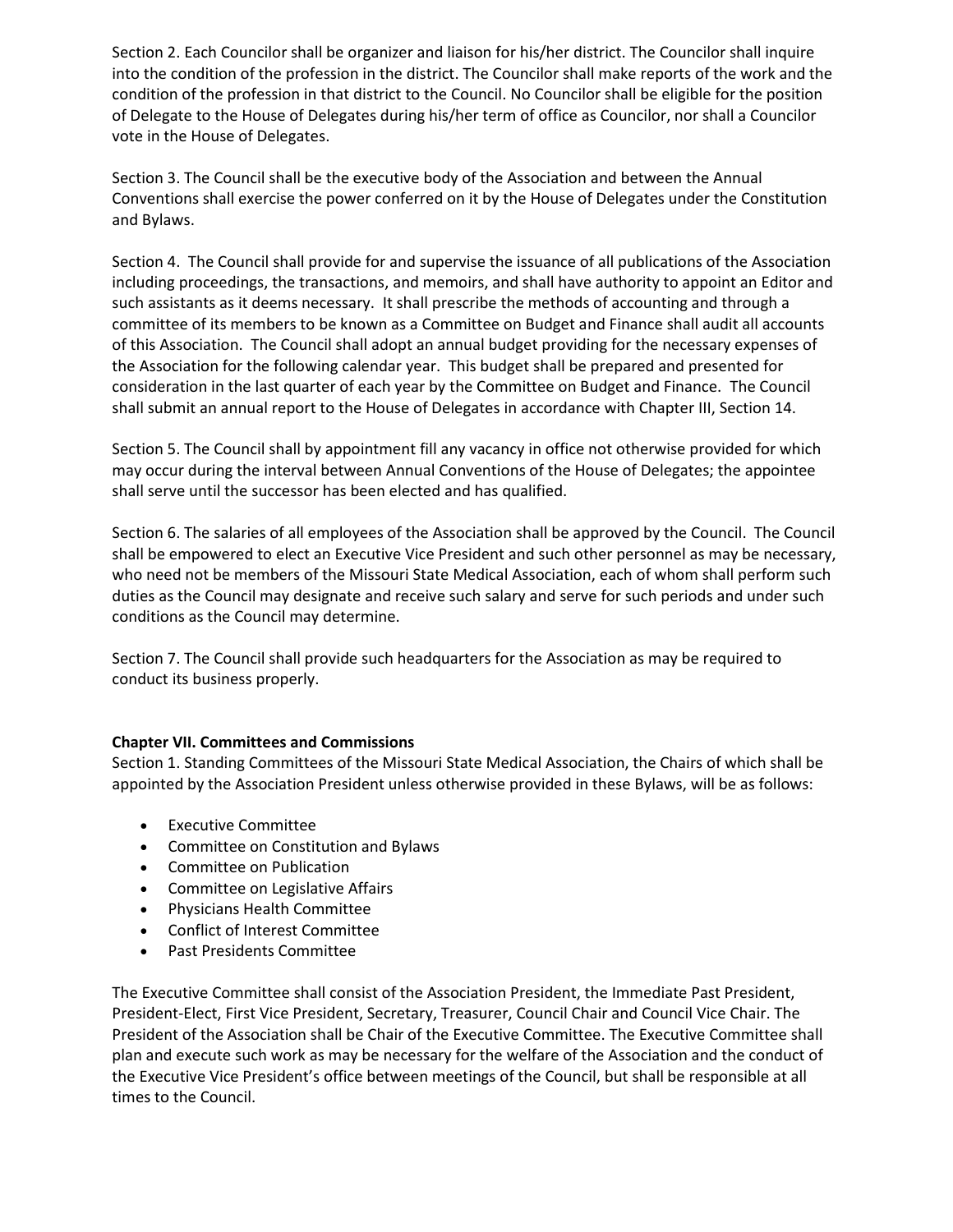The Committee on Constitution and Bylaws shall consist of five members named by the President and shall propose such amendments to the Constitution and Bylaws as are deemed wise and expedient and bring before the House of Delegates such amendments as it or other members of the Association may present for consideration. The President shall appoint one member for one year, two members for two years and two members for three years. As the term of each expires, a successor shall be appointed for a term of three years.

The Committee on Publication shall consist of five members and be appointed annually by the Council and shall be responsible for general publication and distribution policies of the Journal. The editor of the Journal shall be designated by the Council and also shall serve as Chair of the Committee on Publication. The Editor shall be empowered to nominate an Editorial Board, subject to approval by the Council. The members of the Editorial Board will assist the Editor in soliciting, preparing and reviewing material for publication in the Journal.

The Committee on Legislative Affairs shall consist of fifteen members of the Association, appointed annually by the President, and five ex officio members. The ex officio members shall be the Association President, First Vice-President, President-Elect, Council Chair, and Council Vice-Chair. The Committee shall consider legislative proposals affecting health problems of the people of the state and the practice of medicine and shall make recommendations to the Council and the House of Delegates as well as directing staff activities in such matters.

The Physicians Health Committee shall consist of members of the Association appointed by the President for a term of three years. The Physicians Health Committee shall plan and execute programs of professional assistance for members of this Association who may require assistance to continue or return to their professional activities.

The Committee shall evaluate, maintain, or monitor the quality and utilization of health care services or exercise any combination of such responsibilities of the members in this program.

The Conflict of Interest Committee shall consist of five members of the Association, appointed by the President for a term of two years. The Committee shall monitor any reported conflicts of interest and determine appropriate outcomes. The Committee shall make recommendations to Council for the amendment of the Conflict-of-Interest Policy when appropriate to adhere to statutory and regulatory law.

The Committee of Past Presidents shall consist of the MSMA Past Presidents who are members of the Association and who volunteer to serve on the Committee. The Committee shall provide the MSMA Council and House of Delegates with advice on such matters as may be necessary to advance the Association's mission and causes.

Section 2. Standing Commissions of the Missouri State Medical Association, who shall be responsible to the Council and whose Chairs shall be appointed by the Association President, will be as follows:

- Commission on Public Health
- Commission on Medical Economics, Third Party Medicine, and Governmental Relations
- Commission on Continuing Education

(a). The standing commissions, unless otherwise provided in these Bylaws, shall consist of seven members serving three-year terms.

(b) The Chair of each Commission may appoint Ad Hoc Committees to carry out the Commission's programs. These Ad Hoc committees may include any Missouri State Medical Association member.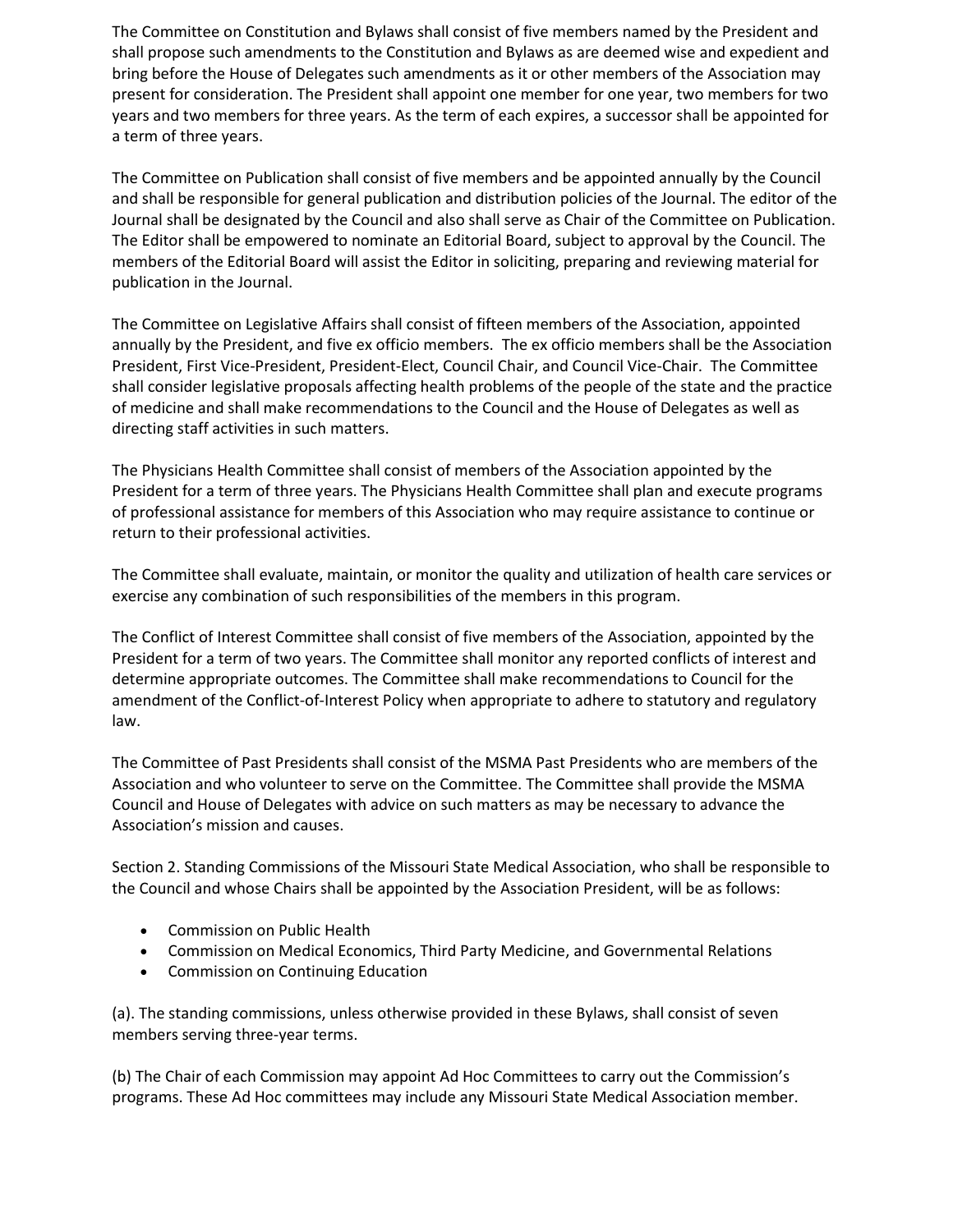(c) The Chair of the Council shall appoint each year an appropriate Councilor to serve as advisor to each respective Commission and the Physicians Health Committee.

The Commission on Public Health shall plan and execute programs designed to enhance the relationship between the public and the medical profession regarding the fields of industrial health, environmental health, public health, disaster medical care and national defense, and other public matters.

The Commission on Medical Economics, Third Party Medicine and Governmental Relations shall keep close liaison and work with peer and utilization review mechanisms, insurance intermediaries and governmental agencies.

The Commission on Continuing Education shall determine the character and scope of the scientific proceedings of the Association for each Annual Convention as well as to make all arrangements for such Annual Convention, subject to the instructions of the House of Delegates. The Commission shall also be responsible for the entire continuing education program of the Association.

Section 3. Fifty percent of a Committee or a Commission should be present at an official meeting to constitute a quorum.

Section 4. Special committees may be appointed by the President or the Council as circumstances may demand.

#### **Chapter VIII. Medical Student Section**

Section 1. Membership. Membership in the Section shall be limited to Missouri State Medical Association members who are also students at an accredited medical school or osteopathic medical school in the state of Missouri. The Section shall be the unifying body for the independent Medical and Osteopathic School Component Societies in the state.

Section 2. Governing Council. There shall be a Governing Council of the Medical Student Section to direct the programs and activities of the Section, subject to the approval of the MSMA Council.

Section 3. Members of the Governing Council. There shall be five voting members of the Governing Council, consisting of the Officers, the Student Councilor, and the Student Vice Councilor.

(a). Officers. The Officer of the Section shall have the following duties and responsibilities:

(b). Chair. The Chair shall preside at the business meetings of the Section and at meetings of the Governing Council.

(c). Vice Chair. The Vice Chair shall assist the Chair and preside in the absence of the Chair or at his/her request.

(d). Secretary/Treasurer. The Secretary/Treasurer shall maintain such records and accounts as may be necessary or advisable for the conduct of the activities of the Section.

(e). Councilor and Vice Councilor. The Councilor and Vice Councilor shall be elected by the members of the respective Medical School Component Society. The Medical School Component Society from which the Councilor and Vice Councilor shall be elected will be on an annual rotating basis.

(f). Delegates. Each Medical School Component Society shall elect two Delegates to represent the Medical Student Section in the MSMA House of Delegates.

Section 4. Term. Governing Council members, including the Councilor and Vice Councilor, shall serve one-year terms, beginning at the conclusion of the Annual Convention at which they were elected.

Section 5. Vacancies. Any vacancy occurring on the Governing Council shall be filled at the next business meeting of the Section.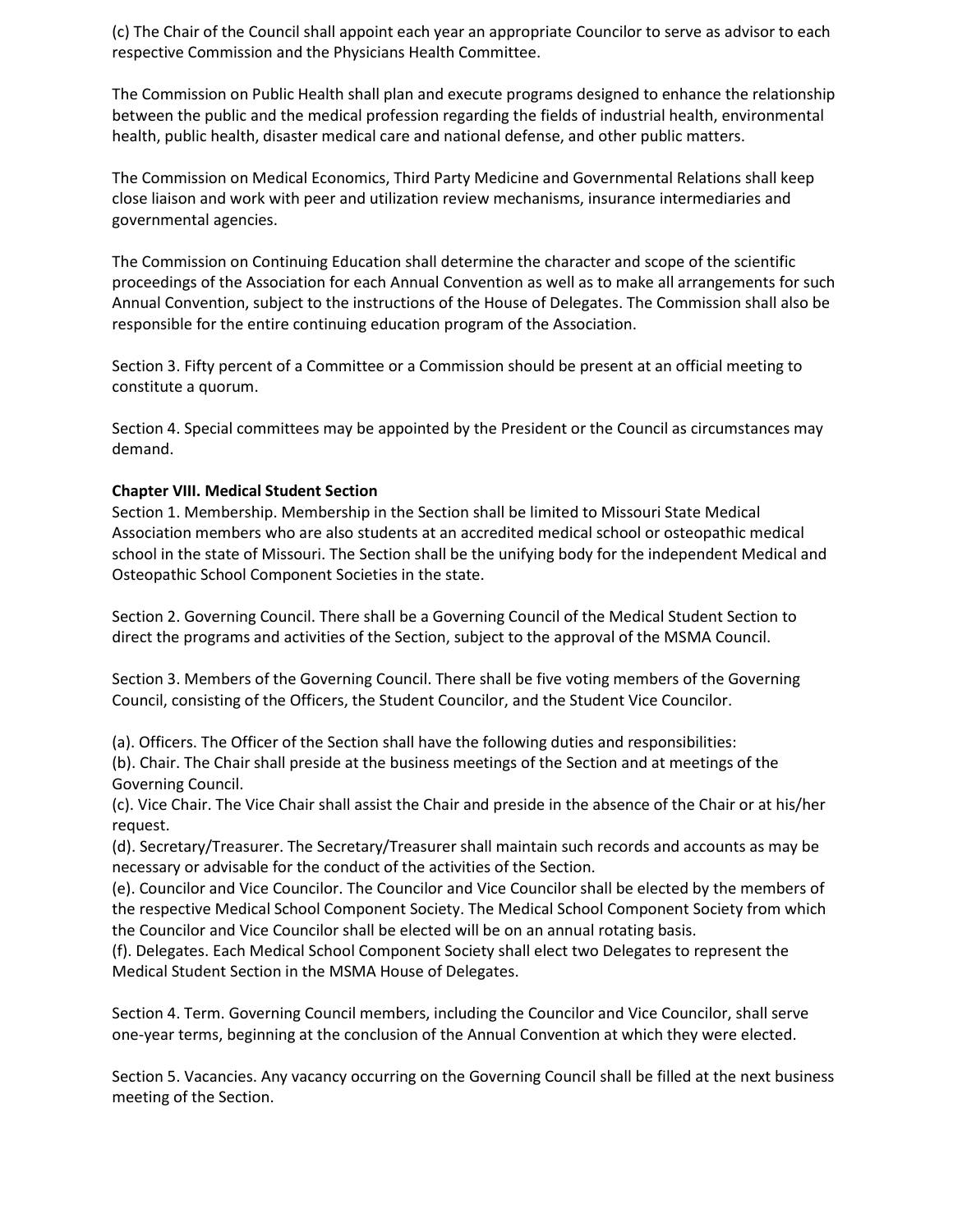Section 6. Section Meeting. There shall be a meeting of members of the Section held prior to each Annual Convention of the MSMA House of Delegates.

Section 7. Representatives to the Section Meeting. The annual meeting of the Section shall be open to any member of the Medical Student Section.

Section 8. Purpose of the Business Meeting. The purpose of the business meeting shall be:

- (a). To hear such reports as may be appropriate.
- (b). To consider and vote upon such matters as may properly come before the meeting.
- (c). To adopt resolutions for submission by the Section to the House of Delegates of the MSMA.
- (d). To elect a Chair, Vice Chair, and Secretary/Treasurer.
- (e). To conduct such other business as may properly come before the meeting.

# **Chapter IX. Organized Medical Staff Section**

Section 1. Membership. Membership in the Section shall be limited to Missouri State Medical Association members who are also members of a hospital medical staff in a Missouri hospital, and who are selected by the physician members of their respective medical staffs.

Section 2. Governing Council. There shall be a Governing Council of the Organized Medical Staff Section to direct the programs and activities of the Section, subject to the approval of the MSMA Council.

Section 3. Members. There shall be seven voting members of the Governing Council, consisting of the Officers, Delegate and Alternate Delegate, elected at the business meeting of the Section.

(a). Officers. The Officers of the Section shall have the following duties and responsibilities:

(b). Chair. The Chair shall preside at the business meetings of the Section and at meetings of the Governing Council.

(c). Vice Chair. The Vice Chair shall assist the Chair and preside in the absence of the Chair or at his/her request.

(d). Secretary/Treasurer. The Secretary/Treasurer shall maintain such records and accounts as may be necessary or advisable for the conduct of the activities of the Section.

(e). Councilor and Vice Councilor. The Councilor and Vice Councilor shall represent the Section on the Council.

(f). Delegate and Alternate Delegate. The Delegate and Alternate Delegate shall represent the members of the Section in the MSMA House of Delegates.

Section 4. Term. Governing Council members, including the Delegate and Alternate Delegate, shall serve two-year terms, beginning at the conclusion of the Annual Convention at which they were elected.

Section 5. Vacancies. Any vacancy occurring on the Governing Council shall be filled at the next business meeting of the Section.

Section 6. Business Meeting. There shall be a business meeting of members of the Section held prior to each Annual Convention of the House of Delegates.

Section 7. Representatives to the Business Meeting. The physician members of the medical staff of each hospital may select a representative to the business meeting of the Organized Medical Staff Section. The representative must be an MSMA member who is an active voting member of the medical staff with clinical privileges at the hospital.

Representatives to the business meeting shall be elected by and from the active voting members of the medical staff of each hospital. Representatives to the business meeting shall be properly certified by the President or Secretary of the medical staff.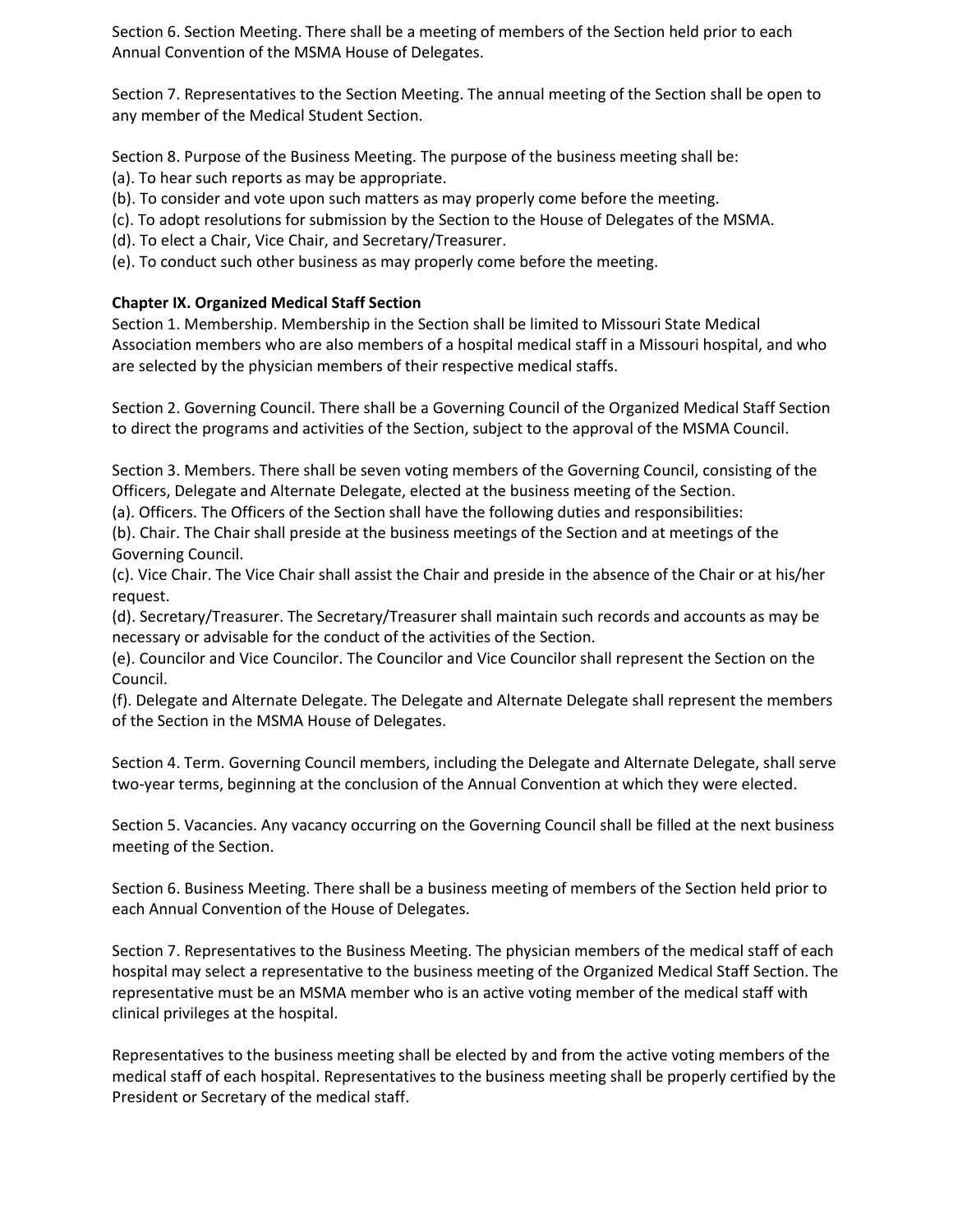Only duly selected representatives to the Organized Medical Staff Section shall have the right to vote at the business meeting of the Section, but the meeting shall be open to any member of the MSMA. The meeting shall be conducted pursuant to rules of procedure adopted by the Governing Council of the Section and approved by the MSMA Council.

Section 8. Purposes of the Business Meeting. The purpose of the business meeting shall be:

(a). To hear such reports as may be appropriate.

(b). To consider and vote upon such matters as may properly come before the meeting.

(c). To adopt resolutions for submission by the Section to the House of Delegates of the MSMA.

(d). To elect at the business meeting prior to the Annual Convention of the MSMA House of Delegates a Chair, Vice Chair, Secretary/Treasurer, Delegate, Alternate Delegate, Councilor and Vice Councilor. (e). To conduct such other business as may properly come before the meeting.

# **Chapter X. Resident and Fellow Section**

Section 1. Membership. The Resident and Fellow Section shall be composed of Resident Members of the Missouri State Medical Association who are serving in approved training programs.

(a). Governing Council. There shall be a Governing Council for the Resident and Fellow Section. The Governing Council shall consist of the Officers of the Resident and Fellow Section and two members-atlarge of the Section. All members of the Governing Council must be Resident Physician members of the Missouri State Medical Association elected by the members attending the Business Meeting of the Resident and Fellow Section.

1. Duties. The Governing Council shall direct the programs and the activities of the Resident and Fellow Section.

2. Vacancies. Any vacancy occurring on the Governing Council shall be filled at the next Business Meeting of the Resident and Fellow Section.

Section 2. Officers. The Members attending the Business Meeting of the Resident and Fellow Section shall elect the following Officers, who shall have these duties and responsibilities:

(a). Chair. The Chair shall preside at all meetings of the Governing Council and the Business Meetings of the Resident and Fellow Section.

(b). Vice Chair. The Vice Chair shall preside at meetings of the Governing Council or the Business Meetings of the Resident and Fellow Section, in the absence of the Chair or at the request of the Chair. (c). Secretary. The Secretary shall maintain such records as are required or advisable for the conduct of the activities of the Resident and Fellow Section.

(d). Councilor and Vice Councilor. The Councilor and Vice Councilor shall represent the Section on the MSMA Council.

(e). Delegates and Alternate Delegates. The Delegates and Alternate Delegates shall represent the Section in the MSMA House of Delegates.

Section 3. Business Meeting. There shall be a Business Meeting of members of the Resident and Fellow Section. The Business Meeting shall be held on a day prior to each Annual Convention of the House of Delegates.

Section 4. Rules of Order. Only members of the Resident and Fellow Section shall have the right to vote, but the meetings shall be open to any members of the Missouri State Medical Association. The meeting shall be conducted pursuant to established rules of procedure adopted by the Governing Council.

Section 5. Purposes of the Meeting. The Purpose of the meeting shall be:

(a). To hear such reports as may be appropriate.

(b). To elect a Chair, who shall serve until the conclusion of the next Annual Convention.

(c). To elect other Officers of the Resident and Fellow Section and two members-at-large of the Governing Council. Those elected shall assume officer at the conclusion of the Annual Convention at which they are elected and shall serve until the conclusion of the next Annual Convention. (d). To consider and vote upon such matters as may properly come before the meeting.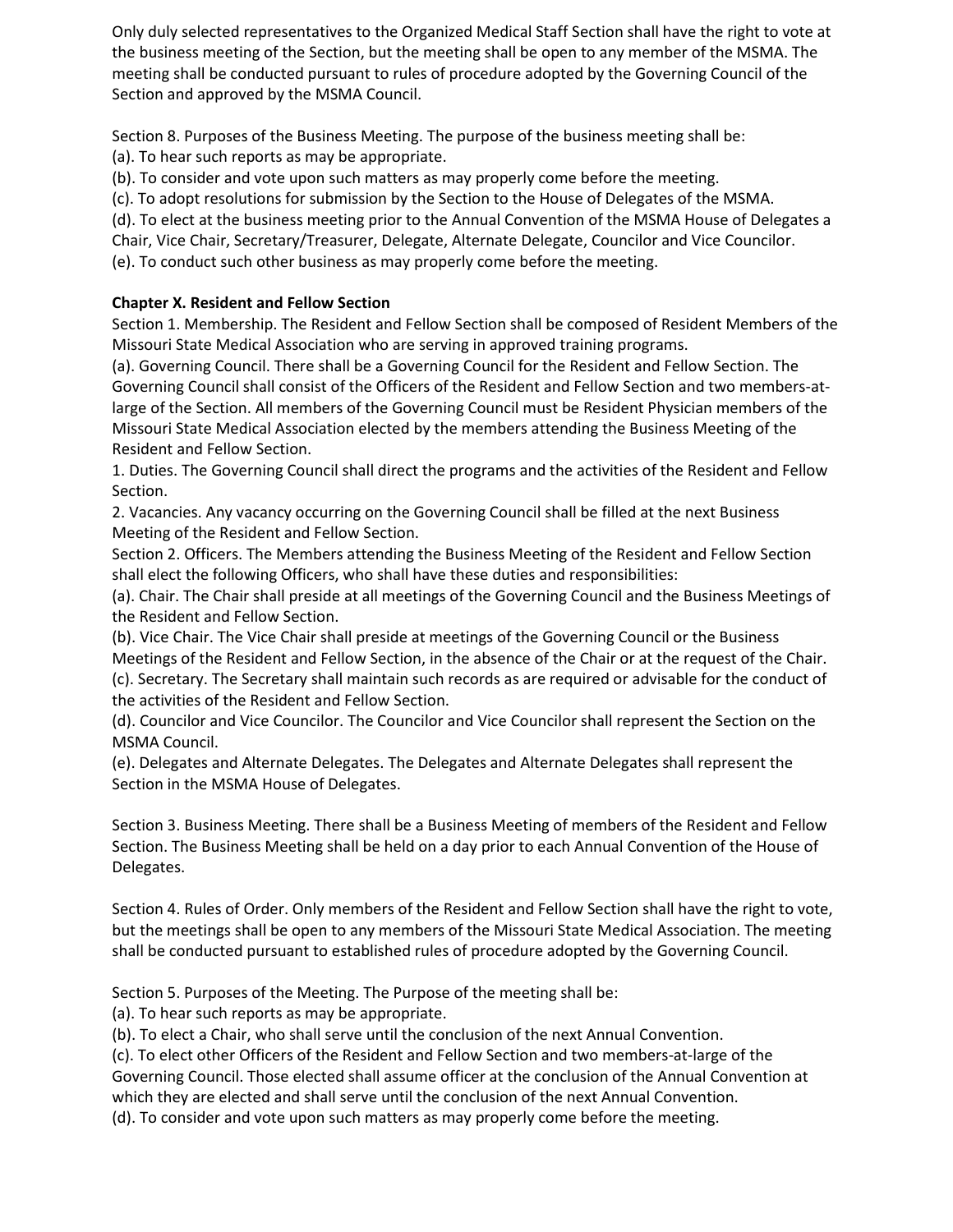### **Chapter XI. International Medical Graduate Section**

Section 1. Membership. Membership in the Section shall be limited to Missouri State Medical Association members who are also graduates of an international medical school.

Section 2. Governing Council. There shall be a Governing Council of the International Medical Graduate Section to direct the programs and activities of the Section, subject to approval by the MSMA Council.

Section 3. Members. There shall be seven voting members of the Governing Council, consisting of the Officers, Delegate, and Alternate Delegate, elected at the business meeting of the Section.

Section 4. Officers. The Officers of the Section shall have the following duties and responsibilities: (a). Chair. The Chair shall preside at the business meetings of the Section and at meetings of the Governing Council.

(b). Vice Chair. The Vice Chair shall assist the Chair and preside in the absence of the Chair of at his/her request.

(c). Secretary/Treasurer. The Secretary/Treasurer shall maintain such records and accounts as may be necessary or advisable for the conduct of the activities of the Section.

(d). Councilor and Vice Councilor. The Councilor and Vice Councilor shall represent the Section on the MSMA Council.

(e). Delegate and Alternate Delegate. The Delegate and Alternate Delegate shall represent the members in the MSMA House of Delegates.

Section 5. Term. Governing Council members, including the Delegate and Alternate Delegate, shall serve two-year terms, beginning at the conclusion of the Annual Convention at which they were elected.

Section 6. Vacancies. Any vacancy occurring on the Governing Council shall be filled at the next Annual Convention of the Section.

Section 7. Section Meeting. There shall be a business meeting of members of the Section held prior to each Annual Convention of the House of Delegates.

Section 8. Representatives to the Section Meeting. The annual meeting of the Section shall be open to any member of the International Medical Graduate Section.

Section 9. Purpose of Section Meeting. The purpose of the Section Meeting shall be:

(a). To hear such reports as may be appropriate.

(b). To consider and vote upon such matters as may properly come before the meeting.

(c). To adopt resolutions for submission by the Section to the House of Delegates of the MSMA.

(d). To elect at the Section meeting prior to the Annual Convention of the MSMA House of Delegates a Chair, Vice Chair, Secretary/Treasurer, Delegate, Alternate Delegate, Councilor and Vice Councilor.

(e). To conduct such other business as may properly come before the meeting.

#### **Chapter XII. Young Physician Section**

Section 1. Membership. Membership in the Section shall be limited to Missouri State Medical Association members who are under the age of 41 or are in their first five years of practice.

Section 2. Governing Council. There shall be a Governing Council of the Young Physician Section to direct programs and activities of the Section, subject to approval of the MSMA Council.

Section 3. Members of the Governing Council. There shall be eight voting members of the Governing Council, consisting of the Officers, Delegate, Alternate Delegate, Councilor and Vice Councilor elected at the business meeting of the Section.

(a.) Officers. The Officers of the Section shall be elected annually and have the following duties and responsibilities.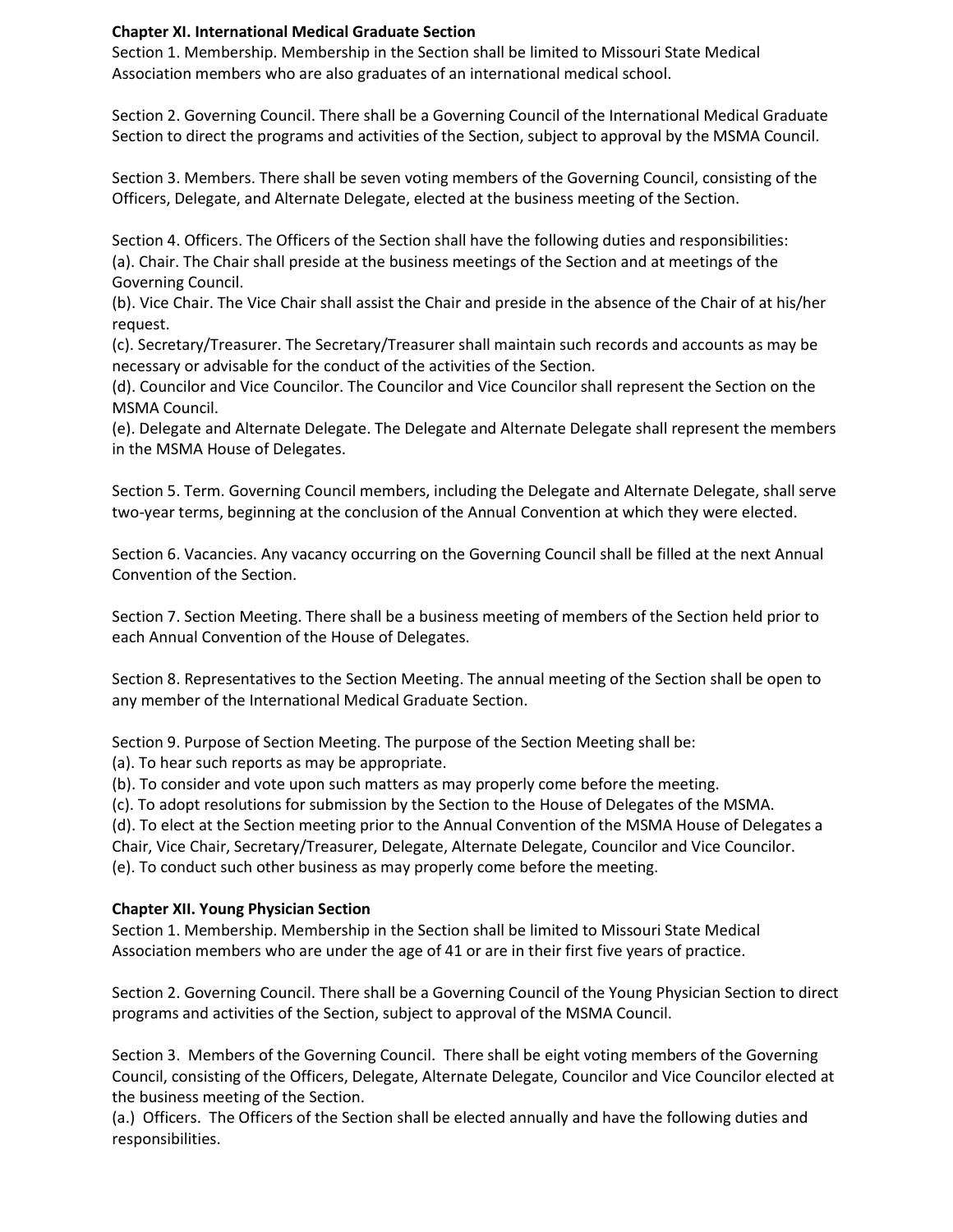(b.) Chair. The Chair shall preside at the business meetings of the Section and at the meetings of the Governing Council.

(c.) Vice Chair. The Vice Chair shall assist the Chair and preside in the absence of the Chair or at his/her request.

(d.) Secretary/Treasurer. The Secretary/Treasurer shall maintain such records and accounts as be necessary or advisable for the conduct of the activities of the Section.

(e.) Immediate Past Chair. To serve as an Officer of the Young Physician Section.

(f.) Delegate and Alternate Delegate. The Delegate and Alternate Delegate shall represent the Section in the MSMA House of Delegates. The Delegate and Alternate Delegate shall be elected in alternate years.

(g.) Councilor and Vice-Councilor. The Councilor and Vice Councilor shall represent the Section on the MSMA Council.

(h.) The Section shall elect Delegates and Alternate Delegates to the AMA Young Physician Section. The number of Delegates and Alternate Delegates will be determined by the AMA based on young physician membership in Missouri.

Section 4. Term. Governing Council members, including Councilor and Vice Councilor, shall serve two year terms, beginning at the conclusion of the Annual Convention at which they were elected.

Section 5. Vacancies. Any vacancy occurring on the governing council will be filled at the next business meeting of the Section.

Section 6. There shall be a meeting of members of the Section held prior to each Annual Convention of the MSMA House of Delegates.

Section 7. Representative to the Section Meeting. The annual meeting of the Section shall be open to any member of the Young Physician Section.

Section 8. Purpose of the business meeting. The purpose of the business meeting shall be:

(a.) To hear such reports as may be appropriate.

(b.) To consider and vote upon such matters as may properly come before the meeting.

(c.) To adopt resolutions for submission by the Section to the MSMA House of Delegates.

(d.) To elect a Chair, Vice Chair, Secretary/Treasurer, Delegate, Alternate Delegate, Councilor and Vice Councilor.

(e.) To conduct such business as may properly come before the meeting.

### **Chapter XIII. Women Physicians Section**

Section 1. Membership. Membership in the Section shall be limited to Missouri State Medical Association members who are female.

Section 2. Governing Council. There shall be a Governing Council of the Women Physicians Section to direct programs and activities of the Section, subject to approval of the MSMA Council.

Section 3. Members of the Governing Council. There shall be eight voting members of the Governing Council, consisting of the Officers, Delegate, Alternate Delegate, Councilor, and Vice Councilor elected at the business meeting of the Section.

(a.) Officers. The Officers of the Section shall be elected annually and have the following duties and responsibilities.

(b.) Chair. The Chair shall preside at the business meetings of the Section and at the meetings of the Governing Council.

(c.) Vice Chair. The Vice Chair shall assist the Chair and preside in the absence of the Chair or at her request.

(d.) Secretary/Treasurer. The Secretary/Treasurer shall maintain such records and accounts as be necessary or advisable for the conduct of the activities of the Section.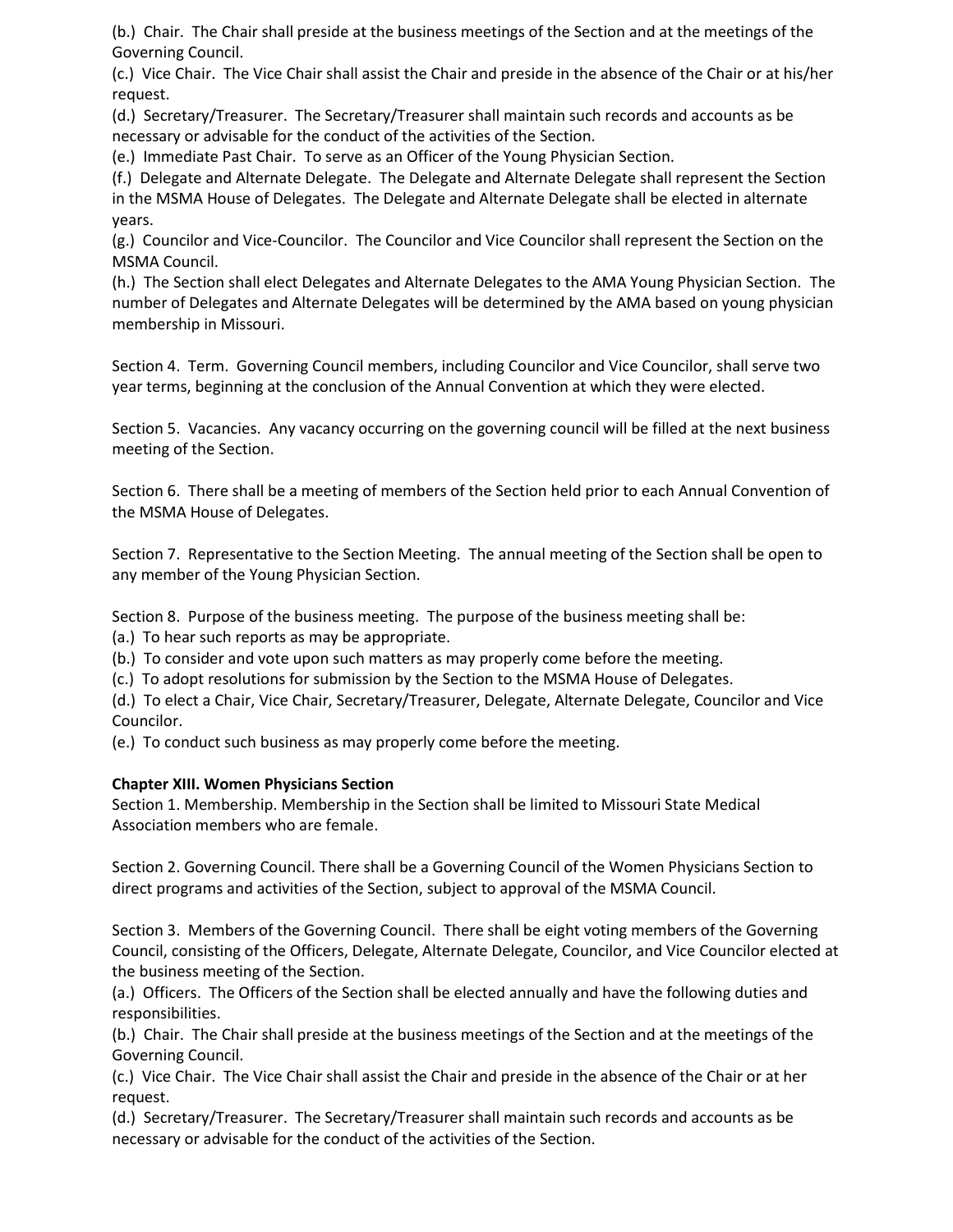(e.) Immediate Past Chair. To serve as an Officer of the Women Physicians Section.

(f.) Delegate and Alternate Delegate. The Delegate and Alternate Delegate shall represent the Section in the MSMA House of Delegates. The Delegate and Alternate Delegate shall be elected in alternate years.

(g.) Councilor and Vice Councilor. The Councilor and Vice Councilor shall represent the Section on the MSMA Council.

Section 4. Term. Governing Council members, including Councilor and Vice Councilor, shall serve twoyear terms, beginning at the conclusion of the Annual Convention at which they were elected.

Section 5. Vacancies. Any vacancy occurring on the Governing Council will be filled at the next business meeting of the Section.

Section 6. Business Meeting. There shall be a meeting of members of the Section held prior to each Annual Convention of the MSMA House of Delegates.

Section 7. Representative to the Section Meeting. The annual meeting of the Section shall be open to any member of the Women Physicians Section.

Section 8. Purpose of the business meeting. The purpose of the business meeting shall be:

(a.) To hear such reports as may be appropriate.

(b.) To consider and vote upon such matters as may properly come before the meeting.

(c.) To adopt resolutions for submission by the Section to the MSMA House of Delegates.

(d.) To elect a Chair, Vice Chair, Secretary/Treasurer, Delegate, Alternate Delegate, Councilor, and Vice Councilor.

(e.) To conduct such business as may properly come before the meeting.

# **Chapter XIV. Dues and Assessments**

Section 1. (a). The annual dues of this Association shall be set by the Council and payable by January 1 of the year for which they are levied.

Section 2. The House of Delegates may, when in its judgment the best interest of the Association demands, recommend an assessment on each active, resident and student member. Such assessment shall be levied only by consent of two-thirds of the members of the House of Delegates present and voting. Funds obtained from such special assessment shall be allocated only for the purposes for which such assessment is levied and in accordance with substantiating budgets. Unexpended balances from such assessments must be reported to the House of Delegates for reallocation.

Section 3. The Secretary of each component society shall cause to be collected and remitted to the Treasurer of this Association the per capita levies. Upon authorization of any component society, the Treasurer of this Association may collect the per capita levies directly from the members of that component society. Any member whose name has not been reported for enrollment and whose dues have not been remitted to the Treasurer of this Association on or before March 1 shall stand suspended until his/her name is properly reported and his/her dues for the current year are paid. On December 31 of each year, members delinquent in payment of dues, and assessment if such has been made, or any part thereof shall, ipso facto, forfeit their memberships. No suspended member shall be eligible to register at an Annual Convention.

### **Chapter XV. Rules of Conduct**

Section 1. The ethical principle governing the members of the American Medical Association shall govern members of this Association.

Section 2. Any member of this Association who testifies as a medical expert witness outside of the specialty of the physician represents unethical conduct. In the future, any physician who testifies as a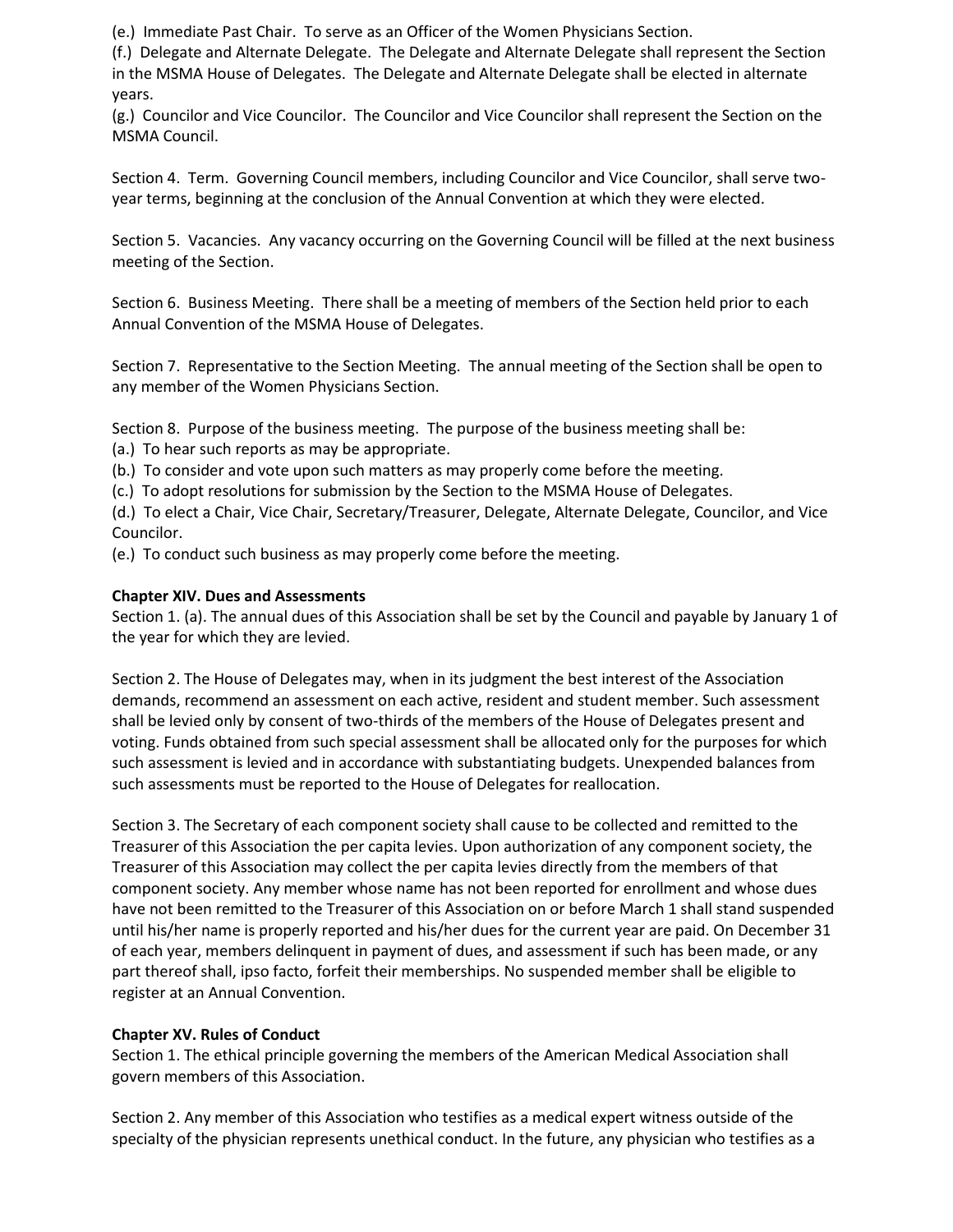medical expert witness outside of his/her specialty or logical extension of his/her field of expertise or who interferes with the proper administration of justice by misrepresenting his/her qualifications or giving false or misleading testimony will be subject to expulsion, censorship, or reprimand after due process from the Missouri State Medical Association.

Any member of this Association who testifies as a medical expert witness without meeting the qualifications set forth in this Section, shall be subject to expulsion, censorship, or reprimand after a due process hearing as set forth. An expert witness must have basic educational and professional knowledge as a general foundation for his/her testimony and, in addition, have current personal experience and practical familiarity with the problems being considered and be actively engaged in the practice of the medical subject under discussion.

Nothing in the above is to be construed as preventing the treating physician from testifying on the merits of the case.

### **Chapter XVI. Rules of Order**

The deliberations of this Association shall be conducted in accordance with usages as defined in *The Sturgis Code of Parliamentary Procedure.*

#### **Chapter XVII. Component Societies**

Section 1. All component societies now in affiliation with the State Association or those that may hereafter be organized in this state, which have adopted principles of organization not in conflict with this Constitution and Bylaws shall, upon application to the Council, receive charters from this Association provided that their Constitutions and Bylaws shall have been submitted to the Council and received its approval.

Section 2. Each component society shall be judge of the qualifications of its members, subject to review and final decision by the Council on Ethical and Judicial Affairs of the State Association. Every reputable and legally qualified physician or medical student who does not practice, nor profess to practice sectarian medicine, and who resides or practices in the same county, who shall apply for membership on the prescribed form and subscribe for the Journal and pay the annual dues and assessments for the current year, shall be eligible for election to membership.

A member of a component society whose license has been revoked shall be dropped from membership automatically as of the date of revocation. The Council on Ethical and Judicial Affairs of the State Association shall have final authority to expel a member should a component society fail to do so after being so requested by the Council on Ethical and Judicial Affairs.

The Council, may upon request of a component society, remit the state dues and assessment of a member who has become totally and permanently incapacitated through mental or physical disability and has been a member in good standing during the three consecutive years immediately preceding the disability; provided that the component society shall remit the component society dues of such member.

The Council may, upon request of a component society, remit the state dues and assessments of a deserving member found to fall within what is classified as a hardship case, during the period of said hardship until such time as the dues again become payable; provided that the component society shall remit the component society dues of such member.

A physician living near a component society boundary line may hold membership in that component society most convenient for the physician to attend, on permission of the component society in whose jurisdiction the physician resides.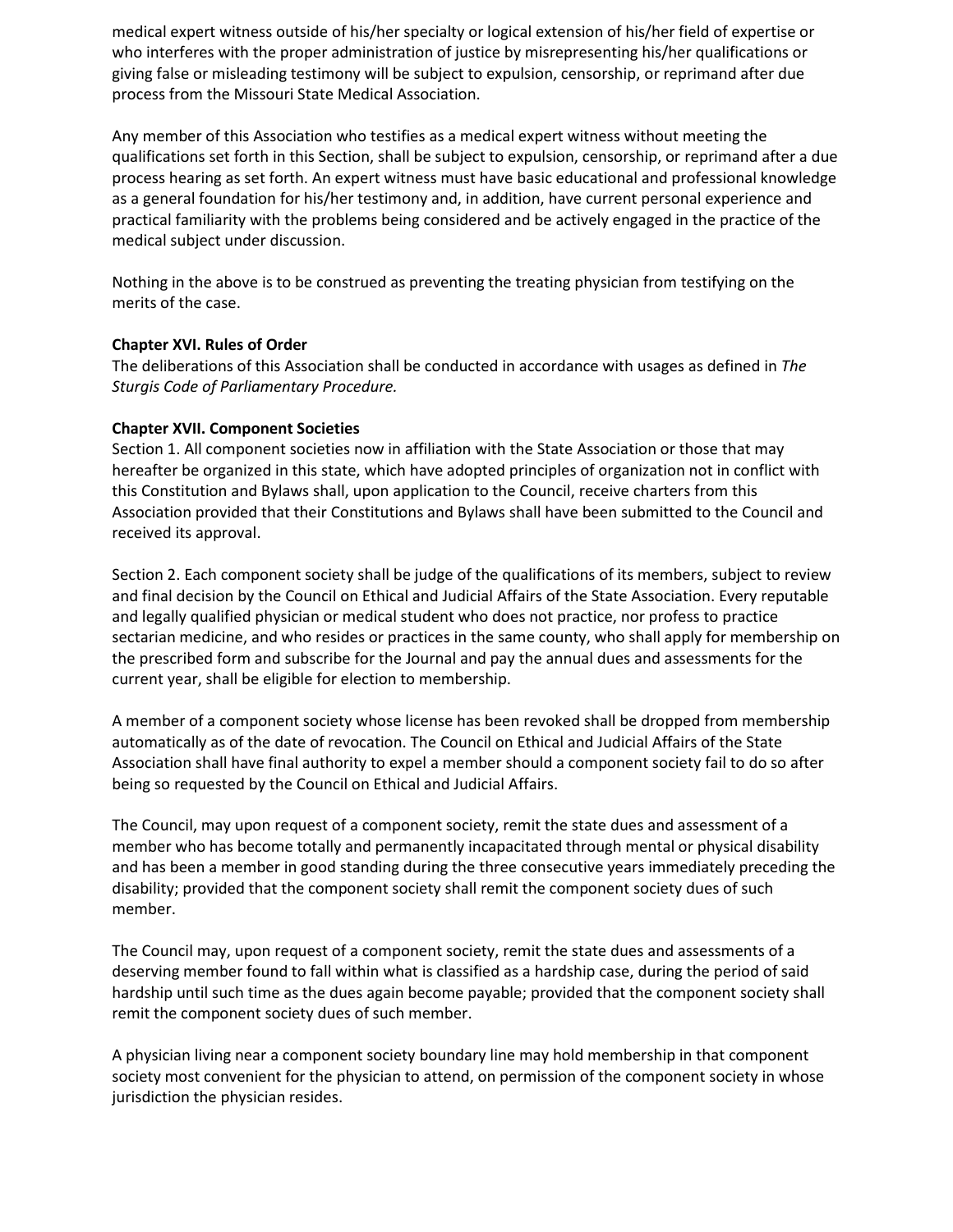Section 3. Any member who may feel aggrieved by the action of the component society in suspending or expelling him/her shall have the right to appeal to the Council on Ethical and Judicial Affairs, whose decision shall be final. A component society shall at all times be permitted to appeal or refer questions involving membership to the Council on Ethical and Judicial Affairs of the State Association for final determination.

Section 4. In hearing appeals, the Council on Ethical and Judicial Affairs may admit oral or written evidence or both as in its judgment will most fairly present the facts.

Section 5. When a member in good standing in a component society moves to another jurisdiction in this state, the member shall be given a written certificate of these facts by the secretary of the society, without cost, for transmission to the secretary of the society in the jurisdiction to which he/she moves. Pending the acceptance or rejection by the component society to which the physician moves, such member shall be considered to be in good standing in the component society from which he/she was certified and in the State Association to the end of the period for which dues have been paid. A member of a component society who moves to and engages in the practice of medicine at a location in another area in which there is a component society shall forfeit membership in this Association and the Secretary shall remove the member's name from the roster of members of the Missouri State Medical Association unless within one year after such change of residence he/she becomes a member of the component society of the area to which he/she has moved.

Section 6. Each component society shall have general direction of the affairs of the profession in its area and its influence shall be constantly exerted for bettering the scientific, moral and material condition of every physician and medical student in the area. Systematic efforts shall be made by each member, and by the society as a whole, to increase the membership until it includes every eligible physician and medical student in the area.

Section 7. At some meeting in advance of the Annual Convention of this Association, each component society, the Organized Medical Staff Section, the Medical Student Section, the Resident and Fellow Section, the International Medical Graduate Section, and the Young Physician Section and the Women Physician Section shall elect one or more Delegates and an equal number of Alternate Delegates to represent it in the House of Delegates of this Association, in accordance with Chapter III, Section 2, 3, 4, 5, 6 or 7 of these Bylaws. The Secretary of each component society, the Organized Medical Staff Section, the Medical Student Section, the Resident and Fellow Section, the International Medical Graduate Section, and the Young Physician Section and the Women Physician Section shall send a list of such Delegates and Alternate Delegates to the Secretary of this Association at least sixty days before the Annual Convention. Representation in the House of Delegates shall be contingent on compliance with the foregoing provisions.

Section 8. The secretary of each component society shall keep a roster of its members and, if practicable, a list of nonaffiliated physicians, in which shall be shown the full name, address, college and date of graduation, date of license to practice in this state, and such other information as may be deemed necessary by the Council.

Section 9. Any component society, in a manner approved by the State Association, or the State Association with the consent of the component society affected, may undertake, organize and put into effect plans for the medical care of indigent persons or indigent groups, and low-income groups, by agreements with physicians, public officials or others and by the use of contributions, cooperative funds or other means; provided, however, that a free choice of the available and participating physicians in that territory shall be allowed to the patient and that all relationships shall be and remain as though it were strictly an individual employment.